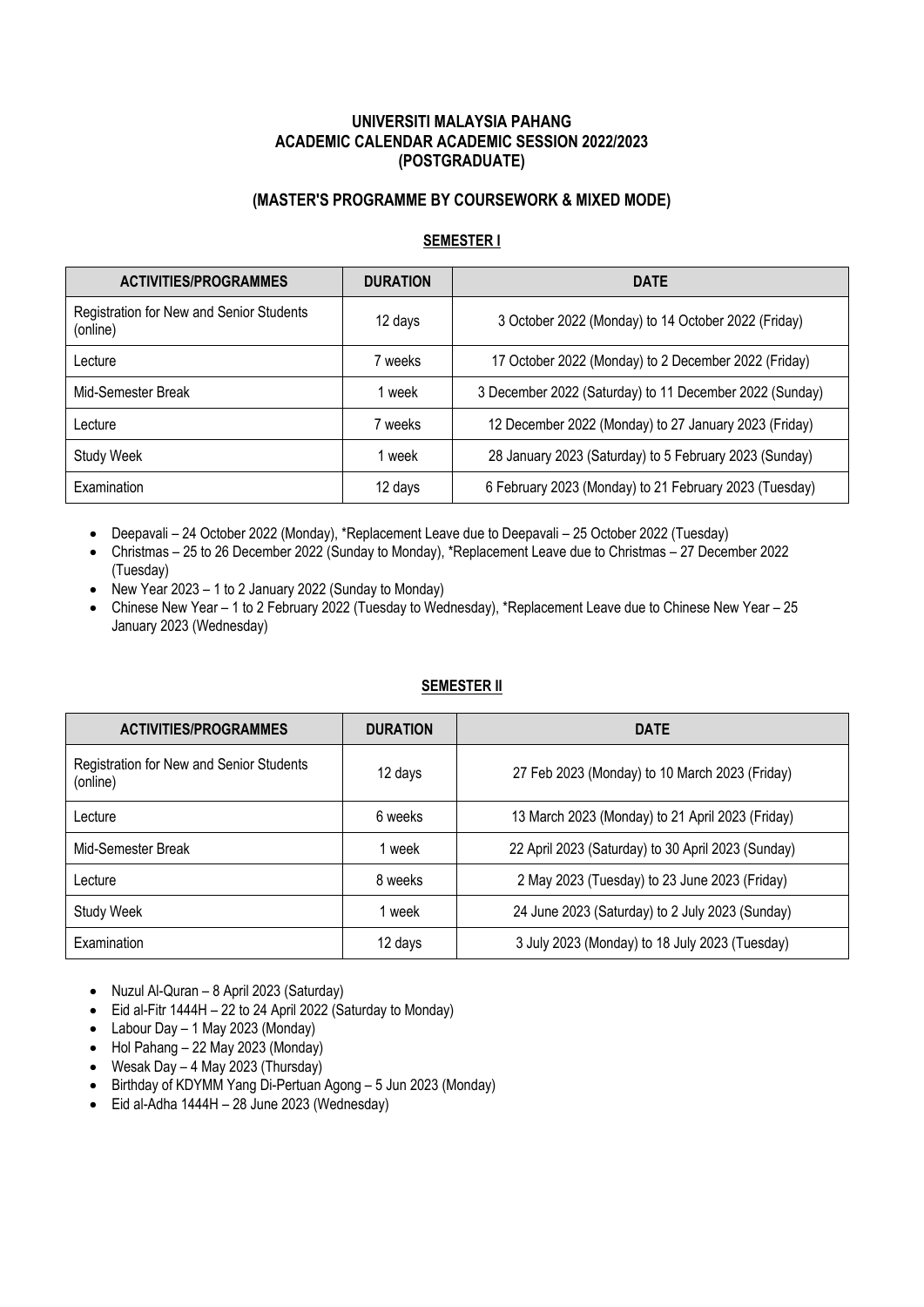## **SHORT SEMESTER**

| <b>ACTIVITIES/PROGRAMMES</b> | <b>DURATION</b> | <b>DATE</b>                                                 |
|------------------------------|-----------------|-------------------------------------------------------------|
| <b>Course Registration</b>   | 2 days          | 20 July 2023 (Thursday) to 21 July 2023 (Friday)            |
| Lecture                      | 8 weeks         | 24 July 2023 (Monday) to 15 September 2023 (Friday)         |
| Examination                  | 3 days          | 18 September 2023 (Monday) to 20 September 2023 (Wednesday) |

- Awal Muharram 1445H 19 July 2023 (Wednesday)
- Birthday of KDYMM Sultan Pahang 30 July 2023 (Sunday)
- National Day 31 August 2023 (Thursday)
- Malaysia Day 16 September 2023 (Saturday)

Notes:

- **Replacement Leave:** College/Faculty/Centre are requested to postpone lectures and need to be replaced on another suitable day.
- For **Semester I, Academic Session 2022/2023**, lectures on **26 and 27 January 2023**: The College/Faculty/Centre are given a mandate related to the implementation of lectures of either replacement leave or other assessments deemed appropriate by the College/Faculty/Centre.
- Academic Calendar 2022/2023 has been decided at the 192th Senate Meeting No. 2/2022 on 27 January 2022.
- This academic calendar is subject to change (if any) which will be notified by the University.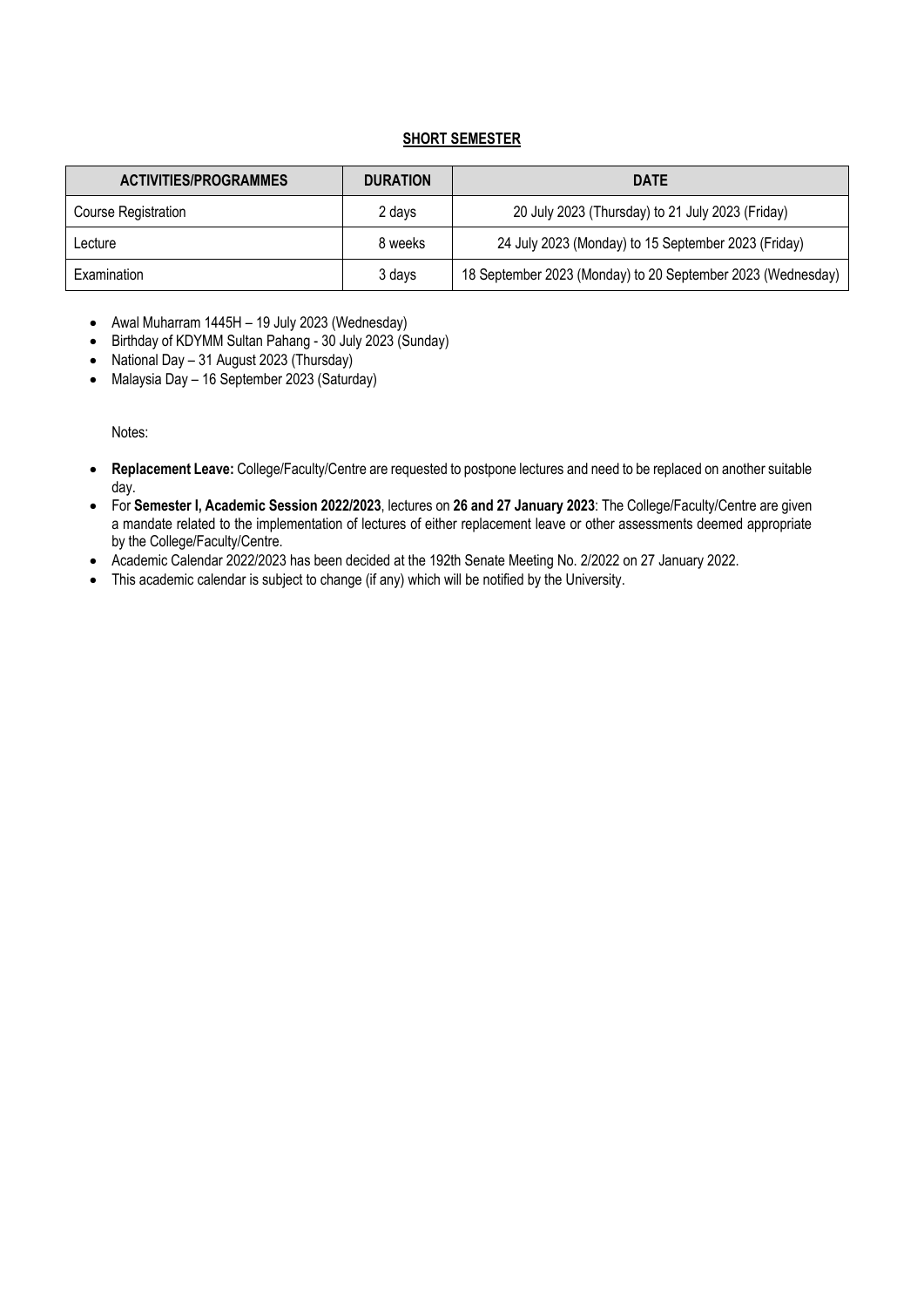## **UNIVERSITI MALAYSIA PAHANG ACADEMIC CALENDAR ACADEMIC SESSION 2022/2023 (POSTGRADUATE)**

# **(MASTER'S AND DOCTORAL (RESEARCH) PROGRAMMES)**

## **SEMESTER I**

| <b>ACTIVITIES/PROGRAMMES</b>                             | <b>DURATION</b> | <b>DATE</b>                                          |
|----------------------------------------------------------|-----------------|------------------------------------------------------|
| Registration for New Students (Online)                   | 13 weeks        | 3 October 2022 (Monday) to 30 December 2022 (Friday) |
| Senior Students (online)                                 | 12 days         | 3 October 2022 (Monday) to 14 October 2022 (Friday)  |
| Progress Report Submission by Students                   | 5 days          | 2 January 2023 (Monday) to 6 January 2023 (Friday)   |
| Evaluation of Progress Reports by Main<br>Supervisors    | 5 days          | 9 January 2023 (Monday) to 13 January 2023 (Friday)  |
| Coordination of Progress Reports at the<br>Faculty level | 2 weeks         | 16 January 2023 (Monday) to 27 January 2023 (Friday) |
| Faculty Council Meeting (BOE)                            | 5 days          | 30 January 2023 (Monday) to 3 February 2023 (Friday) |

- Deepavali 24 October 2022 (Monday), \*Replacement Leave due to Deepavali 25 October 2022 (Tuesday)
- Christmas 25 to 26 December 2022 (Sunday to Monday), \*Replacement Leave due to Christmas 27 December 2022 (Tuesday)
- New Year 2023 1 to 2 January 2022 (Sunday to Monday)
- Chinese New Year 1 to 2 February 2022 (Tuesday to Wednesday), \*Replacement Leave due to Chinese New Year 25 January 2023 (Wednesday)

### **SEMESTER II**

| <b>ACTIVITIES/PROGRAMMES</b>                                    | <b>DURATION</b> | <b>DATE</b>                                     |
|-----------------------------------------------------------------|-----------------|-------------------------------------------------|
| Registration for New Students (Online)                          | 13 weeks        | 6 March 2023 (Monday) to 2 June 2023 (Friday)   |
| Senior Students (online)                                        | 12 days         | 6 March 2023 (Monday) to 17 March 2023 (Friday) |
| <b>Progress Report Submission by Students</b>                   | 5 days          | 5 June 2023 (Monday) to 9 June 2023 (Friday)    |
| Evaluation of Progress Reports by Main<br><b>Supervisors</b>    | 5 days          | 12 June 2023 (Monday) to 16 June 2023 (Monday)  |
| Coordination of Progress Reports at the<br><b>Faculty level</b> | 2 weeks         | 19 June 2023 (Monday) to 30 June 2023 (Friday)  |
| Faculty Council Meeting (BOE)                                   | 5 days          | 3 July 2023 (Monday) to 7 July 2023 (Monday)    |

- Nuzul Al-Quran 8 April 2023 (Saturday)
- Eid al-Fitr 1444H 22 to 24 April 2022 (Saturday to Monday)
- Labour Day 1 May 2023 (Monday)
- Hol Pahang 22 May 2023 (Monday)
- Wesak Day 4 May 2023 (Thursday)
- Birthday of KDYMM Yang Di-Pertuan Agong 5 Jun 2023 (Monday)
- Eid al-Adha 1444H 28 June 2023 (Wednesday)